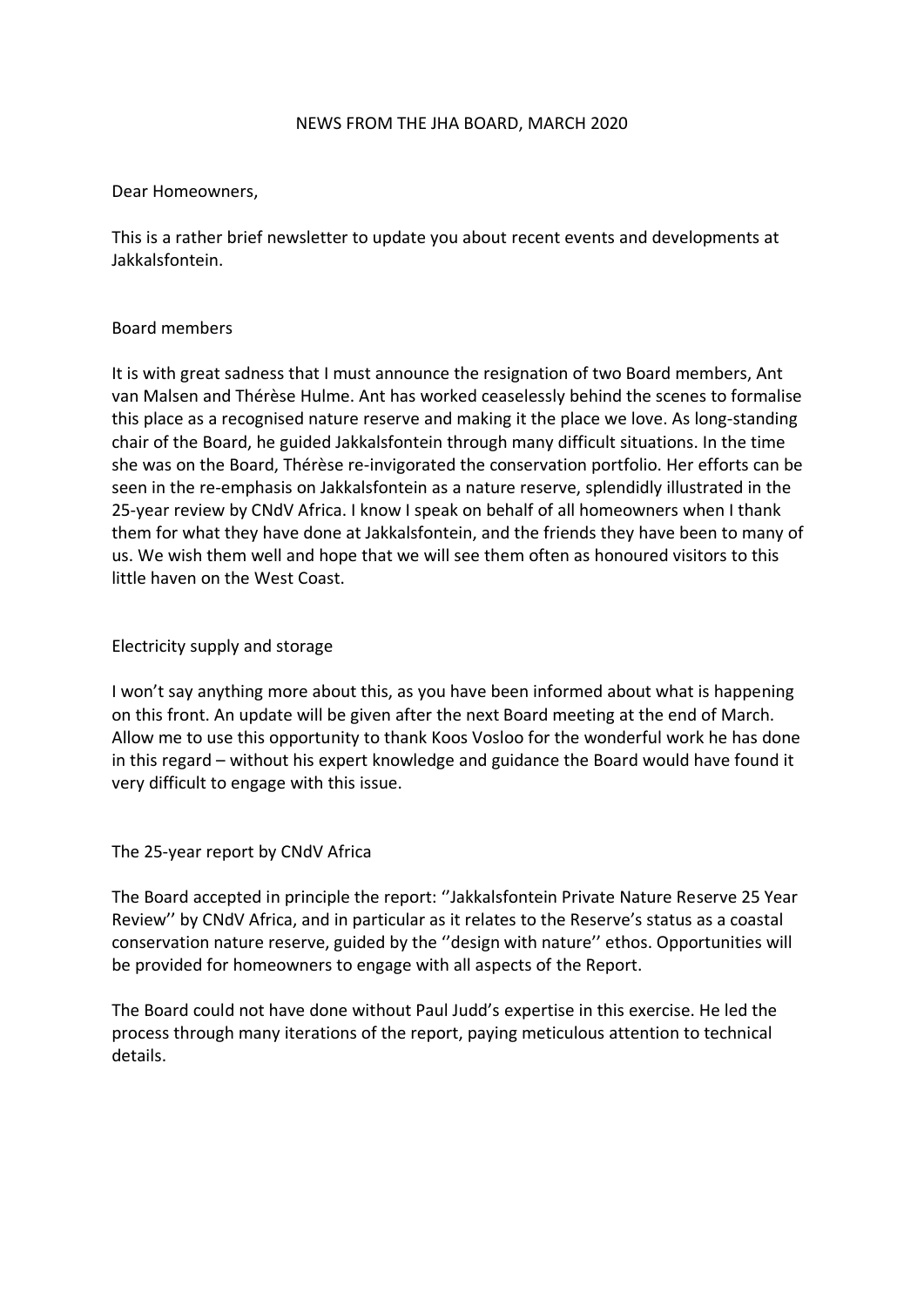## Work done during the builders' holiday

Quite a few requests were received during the builders' holiday to perform minor maintenance works and deliveries at homes. Strictly speaking, the JHA Rules do not allow for this, but as a gesture of goodwill, most of these requests were allowed to proceed. The situation was monitored as closely as possible to avoid friction with other homeowners. Nevertheless, we ask that homeowners try to avoid situations like these.

# Driving on Jakkalsfontein's roads

It is tempting to allow young children to drive vehicles (cars, go-karts) on the Reserve's relatively quiet roads. This issue has been addressed by previous Boards, but it needs repeating: we cannot allow behaviour that is illegal outside Jakkalsfontein on our roads. There is an obvious safety concern related to children using go-carts, mopeds, etc. on the Reserve's roads, due to the limited visibility and the potential for disastrous accidents with vehicles.

# Deliveries to homes

Homeowners are reminded that access control measures prohibit contractor deliveries between 16h00 to 07h30. In recent times we were asked to allow firewood to be delivered to houses by external firewood suppliers, sometimes after 16.00, and sometimes during the gate's daytime operation. As a general rule, homeowners and long-term tenants must inform the admin office beforehand of expected deliveries or planned work by contractors.

The following guidelines are followed to allow for some flexibility while taking security considerations in mind:

- No contractor deliveries will be allowed between 16h00 to 07h30.
- For deliveries from 07h30 to 16.00, notice must be given to the admin office at least two working days before the delivery takes place. If the delivery is by an external firewood supplier, and the owner is at home, a ranger will accompany the delivery. This will attract a charge to the homeowner. If delivery is scheduled to take place when the owner is not at home, the load of wood will be transferred to Jakkalsfontein's trailer at the gate. Our staff will deliver the wood according to homeowners' instructions and this service will attract a charge as well.

Homeowners over the years have expressed the greatest concern over security on the Reserve, and these guidelines are aimed at enhancing it.